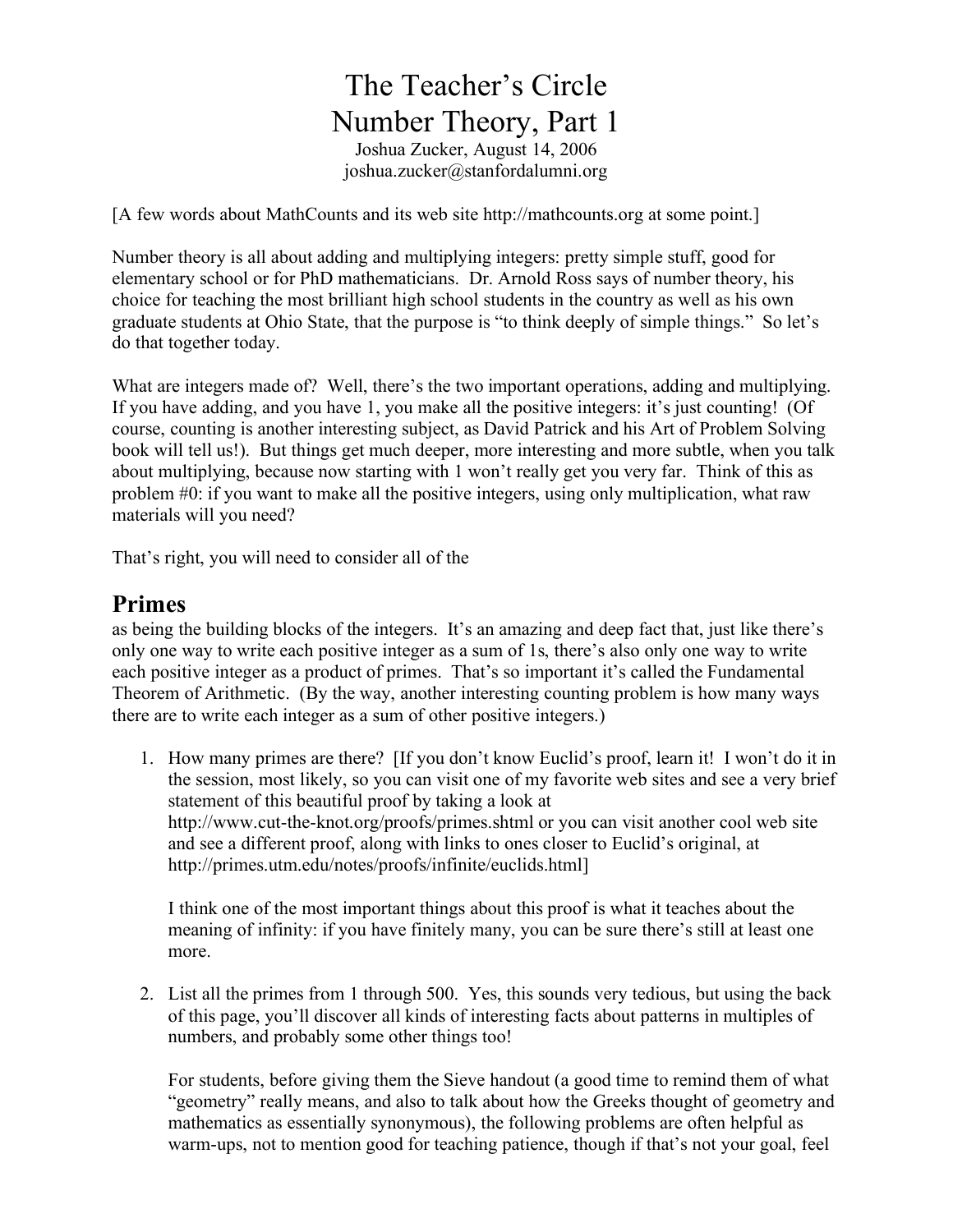free to use some smaller numbers; alternatively, if division practice and divisibility tests aren't your goal, let them use calculators:

(a) Is 221 prime? If not, what are its factors?

(b) What's the largest divisor you need to check to be sure that 397 is prime? How do you know it's the largest?

(c) Is 8171 prime, or not? How do you know for sure?

A student version of the handout, with slightly different directions than the teacher version on the back of this page, can be found on the back of this packet.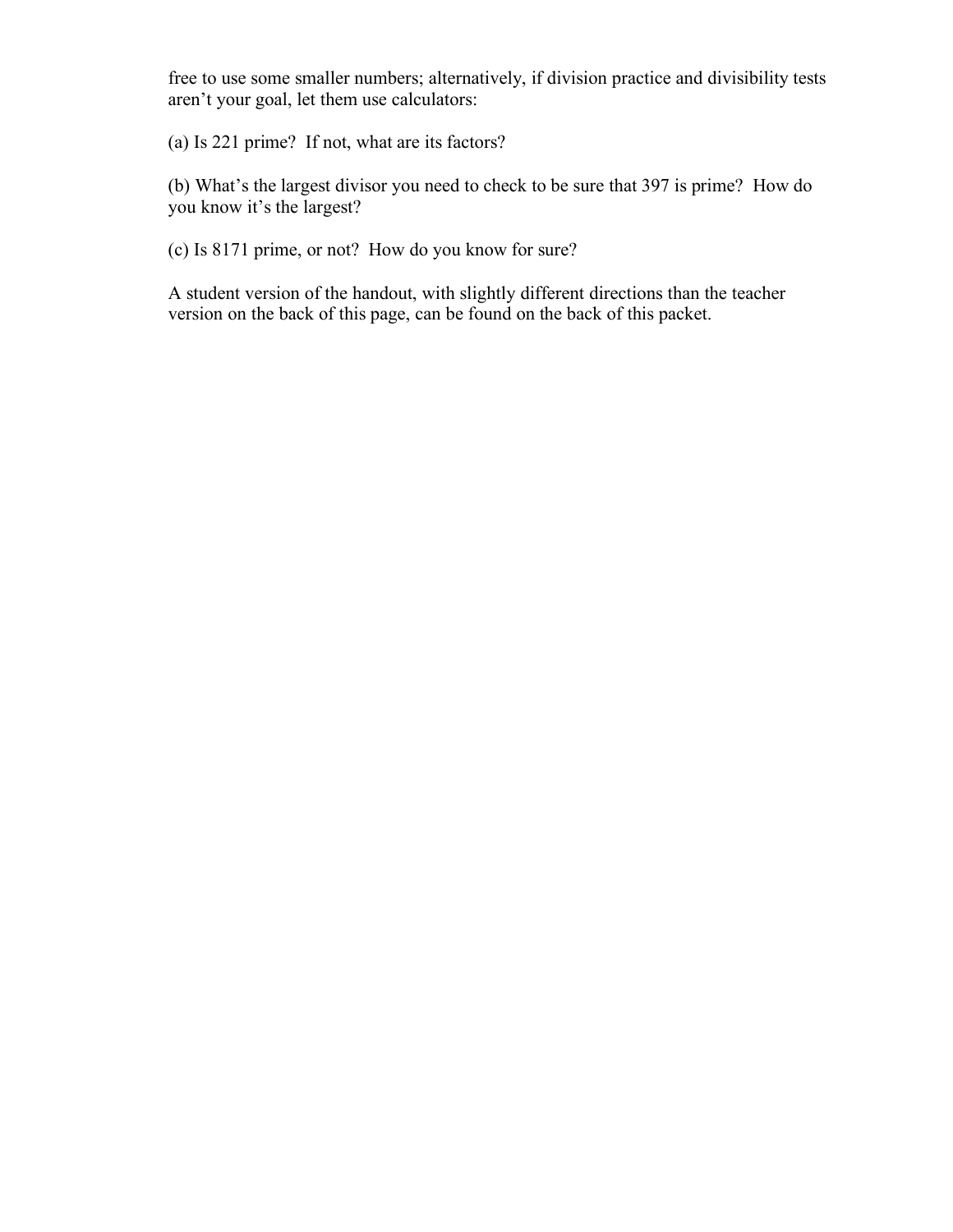## **Sieve of Eratosthenes (Teacher Version)**

To use this method, start with a long list of numbers like the one on this page. Forget about 1, since it is neither prime nor composite. [The mathematical term for this kind of number is *unit*]. Now you know 2 is prime, so circle it. Then cross off all the multiples of 2 (4, 6, 8, 10, 12, …) since you know they cannot be prime. Once you finish that, go to the next number after 2 that isn't crossed out [namely 3], and circle it. Cross off its multiples. Repeat this process until you have circled all the primes and crossed out all the composite numbers. There should be convenient patterns to help with a lot of the crossing out.

Things to notice while you do this: as you're crossing out, say, all the multiples of 11, which ones are already crossed out? Where's the first one that's not crossed out? What does that tell you about when you can stop crossing out and just circling?

| 1   | 2   | 3   | 4   | 5   | 6   | 7   | 8   | 9   | 10  | 11  | 12  | 13  | 14  | 15  | 16  | 17  | 18  | 19  | 20  |
|-----|-----|-----|-----|-----|-----|-----|-----|-----|-----|-----|-----|-----|-----|-----|-----|-----|-----|-----|-----|
| 21  | 22  | 23  | 24  | 25  | 26  | 27  | 28  | 29  | 30  | 31  | 32  | 33  | 34  | 35  | 36  | 37  | 38  | 39  | 40  |
| 41  | 42  | 43  | 44  | 45  | 46  | 47  | 48  | 49  | 50  | 51  | 52  | 53  | 54  | 55  | 56  | 57  | 58  | 59  | 60  |
| 61  | 62  | 63  | 64  | 65  | 66  | 67  | 68  | 69  | 70  | 71  | 72  | 73  | 74  | 75  | 76  | 77  | 78  | 79  | 80  |
| 81  | 82  | 83  | 84  | 85  | 86  | 87  | 88  | 89  | 90  | 91  | 92  | 93  | 94  | 95  | 96  | 97  | 98  | 99  | 100 |
| 101 | 102 | 103 | 104 | 105 | 106 | 107 | 108 | 109 | 110 | 111 | 112 | 113 | 114 | 115 | 116 | 117 | 118 | 119 | 120 |
| 121 | 122 | 123 | 124 | 125 | 126 | 127 | 128 | 129 | 130 | 131 | 132 | 133 | 134 | 135 | 136 | 137 | 138 | 139 | 140 |
| 141 | 142 | 143 | 144 | 145 | 146 | 147 | 148 | 149 | 150 | 151 | 152 | 153 | 154 | 155 | 156 | 157 | 158 | 159 | 160 |
| 161 | 162 | 163 | 164 | 165 | 166 | 167 | 168 | 169 | 170 | 171 | 172 | 173 | 174 | 175 | 176 | 177 | 178 | 179 | 180 |
| 181 | 182 | 183 | 184 | 185 | 186 | 187 | 188 | 189 | 190 | 191 | 192 | 193 | 194 | 195 | 196 | 197 | 198 | 199 | 200 |
| 201 | 202 | 203 | 204 | 205 | 206 | 207 | 208 | 209 | 210 | 211 | 212 | 213 | 214 | 215 | 216 | 217 | 218 | 219 | 220 |
| 221 | 222 | 223 | 224 | 225 | 226 | 227 | 228 | 229 | 230 | 231 | 232 | 233 | 234 | 235 | 236 | 237 | 238 | 239 | 240 |
| 241 | 242 | 243 | 244 | 245 | 246 | 247 | 248 | 249 | 250 | 251 | 252 | 253 | 254 | 255 | 256 | 257 | 258 | 259 | 260 |
| 261 | 262 | 263 | 264 | 265 | 266 | 267 | 268 | 269 | 270 | 271 | 272 | 273 | 274 | 275 | 276 | 277 | 278 | 279 | 280 |
| 281 | 282 | 283 | 284 | 285 | 286 | 287 | 288 | 289 | 290 | 291 | 292 | 293 | 294 | 295 | 296 | 297 | 298 | 299 | 300 |
| 301 | 302 | 303 | 304 | 305 | 306 | 307 | 308 | 309 | 310 | 311 | 312 | 313 | 314 | 315 | 316 | 317 | 318 | 319 | 320 |
| 321 | 322 | 323 | 324 | 325 | 326 | 327 | 328 | 329 | 330 | 331 | 332 | 333 | 334 | 335 | 336 | 337 | 338 | 339 | 340 |
| 341 | 342 | 343 | 344 | 345 | 346 | 347 | 348 | 349 | 350 | 351 | 352 | 353 | 354 | 355 | 356 | 357 | 358 | 359 | 360 |
| 361 | 362 | 363 | 364 | 365 | 366 | 367 | 368 | 369 | 370 | 371 | 372 | 373 | 374 | 375 | 376 | 377 | 378 | 379 | 380 |
| 381 | 382 | 383 | 384 | 385 | 386 | 387 | 388 | 389 | 390 | 391 | 392 | 393 | 394 | 395 | 396 | 397 | 398 | 399 | 400 |
| 401 | 402 | 403 | 404 | 405 | 406 | 407 | 408 | 409 | 410 | 411 | 412 | 413 | 414 | 415 | 416 | 417 | 418 | 419 | 420 |
| 421 | 422 | 423 | 424 | 425 | 426 | 427 | 428 | 429 | 430 | 431 | 432 | 433 | 434 | 435 | 436 | 437 | 438 | 439 | 440 |
| 441 | 442 | 443 | 444 | 445 | 446 | 447 | 448 | 449 | 450 | 451 | 452 | 453 | 454 | 455 | 456 | 457 | 458 | 459 | 460 |
| 461 | 462 | 463 | 464 | 465 | 466 | 467 | 468 | 469 | 470 | 471 | 472 | 473 | 474 | 475 | 476 | 477 | 478 | 479 | 480 |
| 481 | 482 | 483 | 484 | 485 | 486 | 487 | 488 | 489 | 490 | 491 | 492 | 493 | 494 | 495 | 496 | 497 | 498 | 499 | 500 |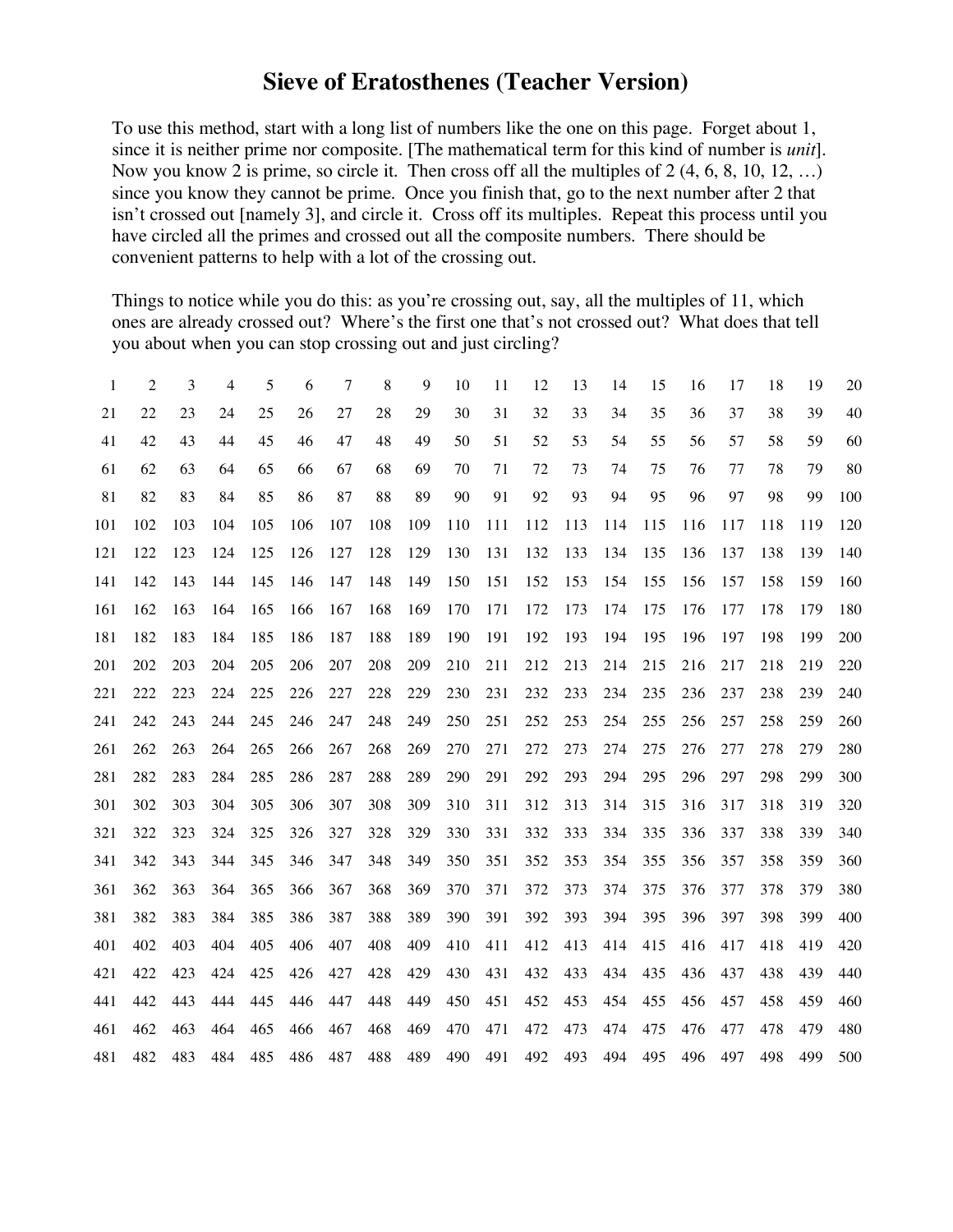Now that you have a list of primes to work with, you can start to notice some patterns. The next few examples contain some exercises to give people some raw material that might serve as motivation or inspiration for the thought that the problems will require. I wrote them a little more with the student vocabulary in mind than with yours; it probably won't take too much work to convert this to a handout you can use with your students.

#### **The distribution of primes (what fraction of numbers are prime? How big are the gaps?)**

- 3. You might have noticed that the gaps between primes tend to get bigger as you go along. Fill in the blanks to get one measure of how much bigger they are getting on average.
	- a) Between 1 and there are 10 primes.
	- b) Between  $100$  and  $\qquad$  there are 10 primes.
	- c) Between 400 and there are 10 primes.

d) The longest run of consecutive composite numbers between 1 and 100 starts with and ends with and is long.

e) The longest run of consecutive composite numbers between 401 and 500 starts with and ends with and is and is long.

[By the way, there's a great opportunity to teach about fencepost errors in these last two! If boats leave every 15 minutes, how many leave from 9am to 5pm? 37, not 36! How many numbers are there from 27 through 33? 7, not 6!

4. Do the gaps between primes get longer and longer, or is there eventually a record-size gap that never gets beaten?

Factorials give a great clue about this problem. A factorial, like 7!, means to multiply all the integers from 7 down to 1. So, 7! is  $7 \times 6 \times 5 \times 4 \times 3 \times 2 \times 1$ , which is the important part, or 5040, which isn't very important at all.

a) The number  $10 \times 9 \times 8 \times 7 \times 6 \times 5 \times 4 \times 3 \times 2 + 2$  is composite – not prime. How can you be sure? Well, if you can find a factor that's not 1 or the number itself, it must be prime.

b) Is  $10 \times 9 \times 8 \times 7 \times 6 \times 5 \times 4 \times 3 \times 2 + 3$  composite?

c) Based on your answers to the previous two problems, there must be **at least** how many composite numbers in a row, starting from  $10 \times 9 \times 8 \times 7 \times 6 \times 5 \times 4 \times 3 \times 2 + 2$ ?

d) Name a number which you can be sure is in a string of at least 99 composite numbers in a row.

e) Name a number which you can be sure is in a string of at least 999 composite numbers in a row.

f) Explain how you can be sure that any record number of composites in a row eventually gets broken.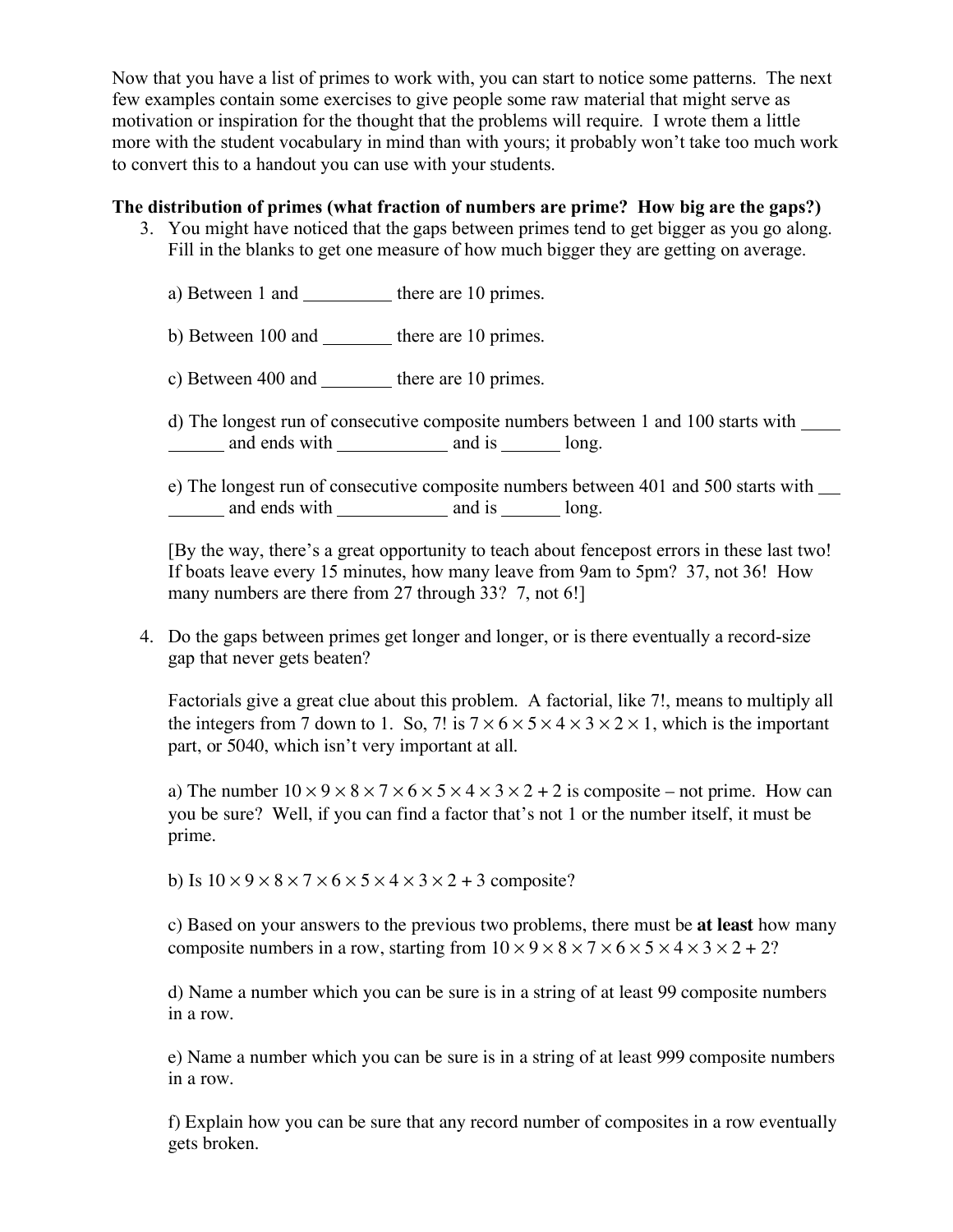- 5. Primes are a lot more dense toward the beginning of the list, as we saw in the last problem. At the beginning of the list, in fact, there are three odd numbers in a row (3, 5, 7) which are all prime!
	- a) Does that ever happen again in your list?
	- b) Can it ever happen later on, maybe beyond 500? Why or why not?

You can find pairs of primes in your list: two odd numbers in a row which are both prime. These are called "twin primes", like 17 and 19, or 41 and 43.

c) List all the twin primes less than 500.

d) In part (b) you explained why there can't be any more triple primes besides 3, 5, 7: there's only one triple prime. You also know Euclid's proof that there are infinitely many primes. How about twin primes? How many sets are there?<sup>1</sup>

#### **Adding primes**

Primes are made for multiplying. As long as you're multiplying and factoring, primes are the way to go. Once you start adding, things get hard. So hard, in fact, that the solution to some parts of this problem are not yet known even after hundreds of years of work by the best mathematicians. But some parts, you can do in just a few minutes!

6. Let's see what numbers we can make by adding up two primes.

 $2 + 2 = 4$   $2 + 3 = 5$   $3 + 3 = 6$   $2 + 5 = 7$   $3 + 5 = 8$   $2 + 7 = 9$ 

and so on. It seems like every number is either prime, or we can make it by adding up two primes. For example, 39 is  $37 + 2$ . 17 can't be made by adding two primes, but it is prime itself.

a) Make all the composite numbers less than 20 by adding two primes.

b) Find a number that's not prime, and is not the sum of two primes. Hint: there's one in the 20s!

c) Is there such a number in the 30s? In the 50s?

d) Find a pattern in these numbers. Hint: look at the size of the "gaps" between primes. Explain, based on your answer, exactly how you can tell whether an odd composite number is the sum of two primes or not.

e) The examples in b, c, and the discussion in part d probably all led you to odd numbers. Can you find an even number which is not prime, and not the sum of two primes?

<sup>&</sup>lt;sup>1</sup> Last I heard, after a couple hundred years of work, mathematicians are still not quite sure of the answer to this question, though they are gradually becoming more certain that the answer is that there are infinitely many twin primes.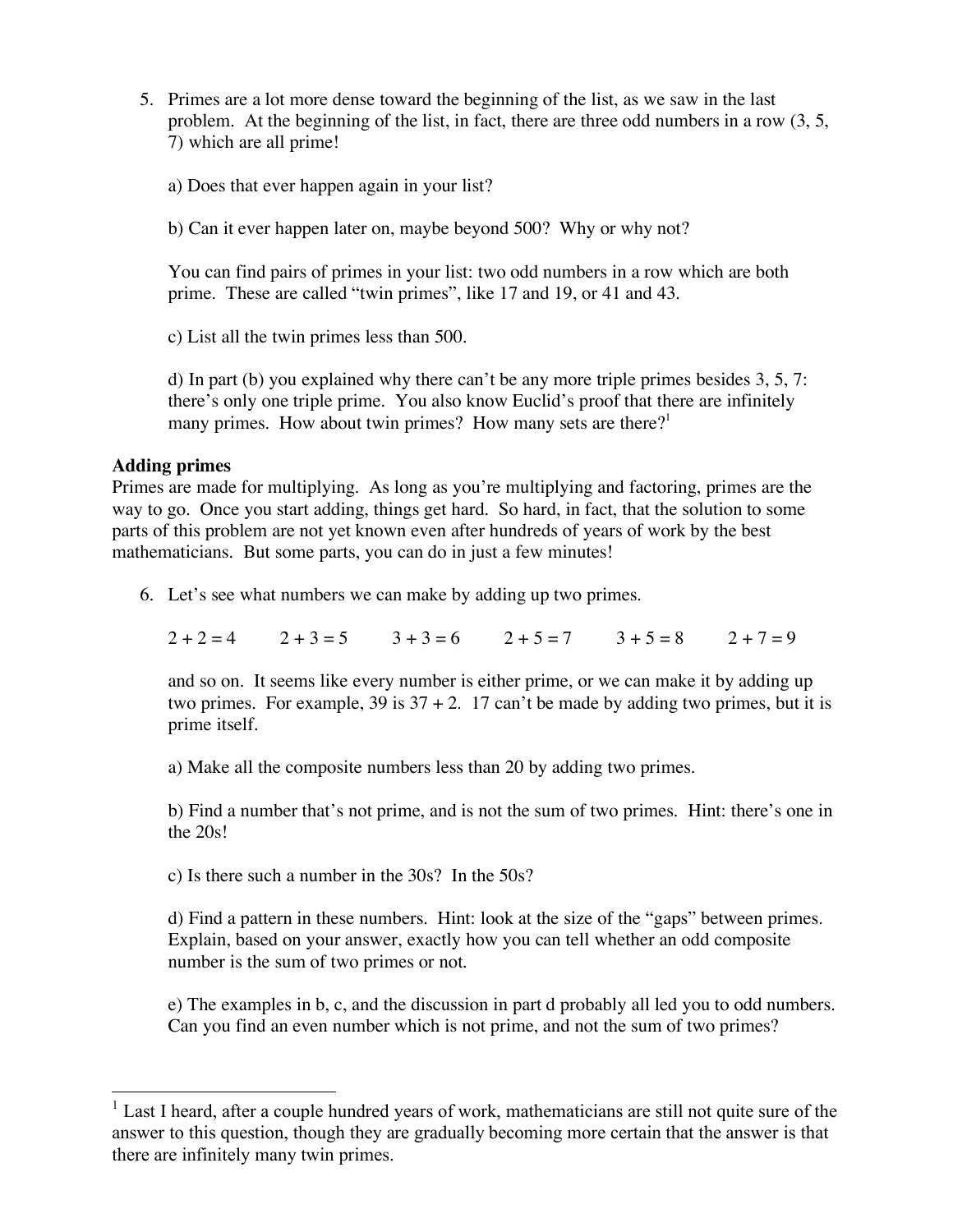#### **Squares, Pythagoras, and Primes (with some hints of complex numbers!?)**

7. A perfect square, or square number, is what you get when you multiply a whole number by itself.

a) Just for practice, write down the first 10 perfect squares.

b) List all the primes up to 100. For each one, determine whether it can be made by adding up two perfect squares or not. For example,  $5 = 4 + 1$ , but 7 cannot be written as the sum of two perfect squares. For the numbers that can be written as the sum of two perfect squares, keep track of which squares you used.

c) Find a pattern that tells you which primes can be written as the sum of two squares. Hint: look at where they land in the big sieve. How do they line up?

d) [Some algebra required, and probably you'll want to do the problem on squares from the division section before you do this one.] Explain why all the impossible ones are impossible to write as the sum of two squares. [Hint: look for where the square numbers fall in the big sieve as well.]

e) [Warning: really hard!] Explain why all the possible ones really are possible. That is, how do you know the pattern you've observed keeps working forever?

#### **Prime-generating formulas (Mersenne and Euler)**

8. Mathematicians have long sought formulas that generate prime numbers, only prime numbers, and ideally every prime number. Here are two formulas that are a few centuries old, that turn out to be quite interesting prime-generating mechanisms even if they don't work quite as the mathematicians originally hoped.

a) One famous formula involves the numbers that are one less than the powers of 2. To begin,  $2^1 - 1 = 1$ , a unit, not prime. Then  $2^2 - 1 = 3$ , which is prime.  $2^3 - 1 = 7$ , which is prime. But  $2^4 - 1 =$ , which is ...

b) That formula has a lot better chance of working if the exponent is prime. Try  $2^5 - 1$ ,  $2^7$ – 1, and so on. Are all of those primes? How long does the pattern work?

[Notice all the great chances to review vocabulary like exponent and power, practice some arithmetic and even long division, and for more advanced students to get into the difference of squares/cubes/nth powers formulas for factoring.]

c) Another famous pattern, for which my favorite mathematician Euler gets the credit, is to start with any number, square it, subtract your original number, and then add 41. In other words,  $n^2 - n + 41$ . When  $n = 1$ , we get 1 squared is 1, minus the original 1 leaves 0, adding 41 gives 41. When  $n = 2$ , we get 2 squared is 4, minus the original 2 leaves 2, plus 41 makes 43. How long can we use this pattern to produce new prime numbers?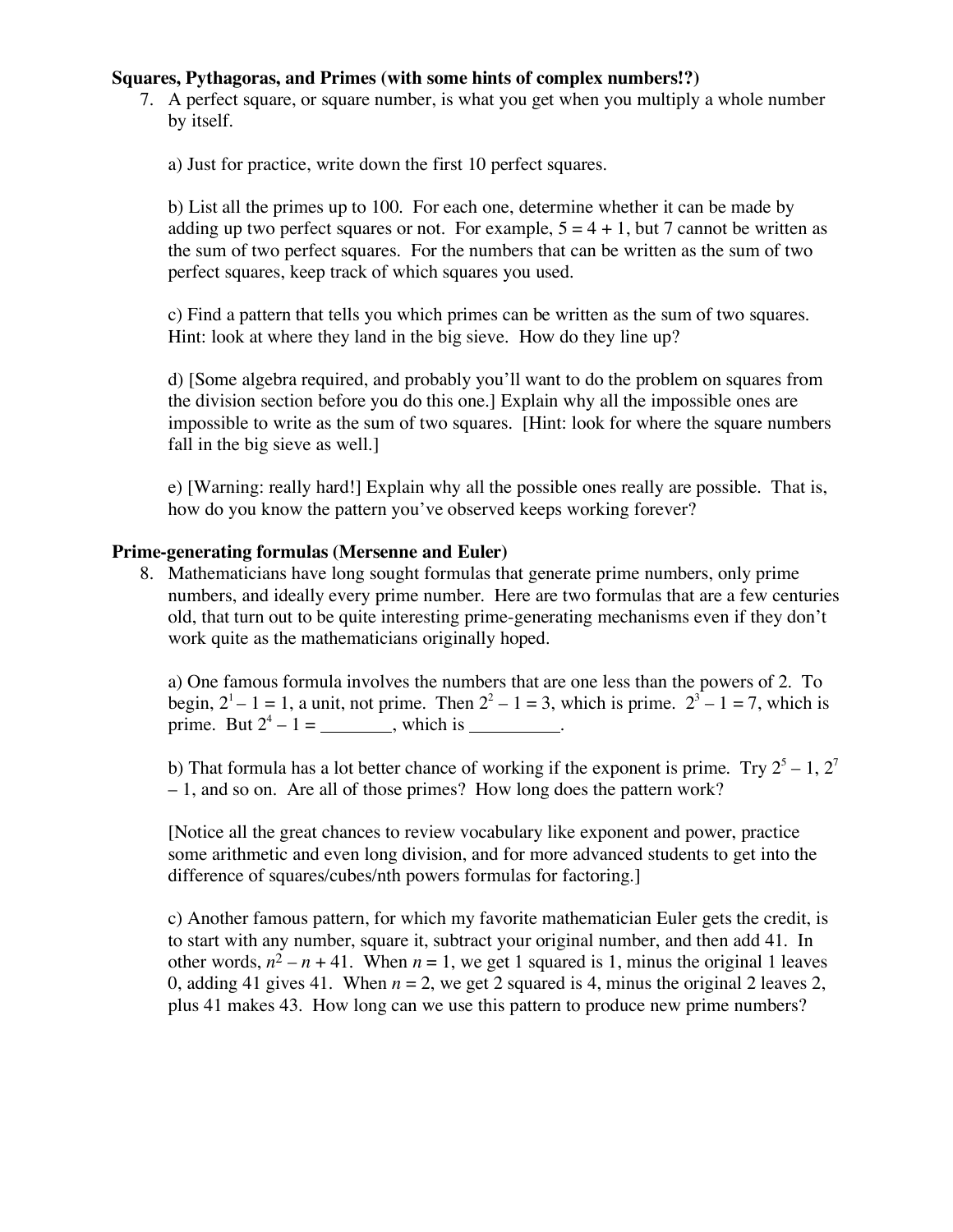## **Sieve of Eratosthenes**

A "sieve" is like a strainer. Eratosthenes is a Greek geometer who is famous for being the first to get an accurate estimate of the size of the Earth.

To use this method, start with a long list of numbers like the one on this page. Forget about 1, since it is neither prime nor composite. [The mathematical term for this kind of number is *unit*]. Now you know 2 is prime, so circle it. Then cross off all the multiples of 2 (4, 6, 8, 10, 12, …) since you know they cannot be prime. Once you finish that, go to the next number after 2 that isn't crossed out [namely 3], and circle it. Cross off its multiples. Now circle the next number that's not crossed out, namely 5, and then cross out all of its multiples. Repeat this process until you have circled all the primes and crossed out all the composite numbers. There should be convenient patterns to help with a lot of the crossing out.

Now you have a list of primes to use on the rest of the problems in this section! Think about your warm-ups when you do this, and you'll be able to stop worrying about crossing out, and only circle the rest, after you reach a certain point: what is that point, and why?

| 1   | $\overline{2}$ | 3   | 4   | 5   | 6   | 7   | 8   | 9   | 10  | 11  | 12  | 13  | 14  | 15  | 16  | 17  | 18  | 19  | 20  |
|-----|----------------|-----|-----|-----|-----|-----|-----|-----|-----|-----|-----|-----|-----|-----|-----|-----|-----|-----|-----|
| 21  | 22             | 23  | 24  | 25  | 26  | 27  | 28  | 29  | 30  | 31  | 32  | 33  | 34  | 35  | 36  | 37  | 38  | 39  | 40  |
| 41  | 42             | 43  | 44  | 45  | 46  | 47  | 48  | 49  | 50  | 51  | 52  | 53  | 54  | 55  | 56  | 57  | 58  | 59  | 60  |
| 61  | 62             | 63  | 64  | 65  | 66  | 67  | 68  | 69  | 70  | 71  | 72  | 73  | 74  | 75  | 76  | 77  | 78  | 79  | 80  |
| 81  | 82             | 83  | 84  | 85  | 86  | 87  | 88  | 89  | 90  | 91  | 92  | 93  | 94  | 95  | 96  | 97  | 98  | 99  | 100 |
| 101 | 102            | 103 | 104 | 105 | 106 | 107 | 108 | 109 | 110 | 111 | 112 | 113 | 114 | 115 | 116 | 117 | 118 | 119 | 120 |
| 121 | 122            | 123 | 124 | 125 | 126 | 127 | 128 | 129 | 130 | 131 | 132 | 133 | 134 | 135 | 136 | 137 | 138 | 139 | 140 |
| 141 | 142            | 143 | 144 | 145 | 146 | 147 | 148 | 149 | 150 | 151 | 152 | 153 | 154 | 155 | 156 | 157 | 158 | 159 | 160 |
| 161 | 162            | 163 | 164 | 165 | 166 | 167 | 168 | 169 | 170 | 171 | 172 | 173 | 174 | 175 | 176 | 177 | 178 | 179 | 180 |
| 181 | 182            | 183 | 184 | 185 | 186 | 187 | 188 | 189 | 190 | 191 | 192 | 193 | 194 | 195 | 196 | 197 | 198 | 199 | 200 |
| 201 | 202            | 203 | 204 | 205 | 206 | 207 | 208 | 209 | 210 | 211 | 212 | 213 | 214 | 215 | 216 | 217 | 218 | 219 | 220 |
| 221 | 222            | 223 | 224 | 225 | 226 | 227 | 228 | 229 | 230 | 231 | 232 | 233 | 234 | 235 | 236 | 237 | 238 | 239 | 240 |
| 241 | 242            | 243 | 244 | 245 | 246 | 247 | 248 | 249 | 250 | 251 | 252 | 253 | 254 | 255 | 256 | 257 | 258 | 259 | 260 |
| 261 | 262            | 263 | 264 | 265 | 266 | 267 | 268 | 269 | 270 | 271 | 272 | 273 | 274 | 275 | 276 | 277 | 278 | 279 | 280 |
| 281 | 282            | 283 | 284 | 285 | 286 | 287 | 288 | 289 | 290 | 291 | 292 | 293 | 294 | 295 | 296 | 297 | 298 | 299 | 300 |
| 301 | 302            | 303 | 304 | 305 | 306 | 307 | 308 | 309 | 310 | 311 | 312 | 313 | 314 | 315 | 316 | 317 | 318 | 319 | 320 |
| 321 | 322            | 323 | 324 | 325 | 326 | 327 | 328 | 329 | 330 | 331 | 332 | 333 | 334 | 335 | 336 | 337 | 338 | 339 | 340 |
| 341 | 342            | 343 | 344 | 345 | 346 | 347 | 348 | 349 | 350 | 351 | 352 | 353 | 354 | 355 | 356 | 357 | 358 | 359 | 360 |
| 361 | 362            | 363 | 364 | 365 | 366 | 367 | 368 | 369 | 370 | 371 | 372 | 373 | 374 | 375 | 376 | 377 | 378 | 379 | 380 |
| 381 | 382            | 383 | 384 | 385 | 386 | 387 | 388 | 389 | 390 | 391 | 392 | 393 | 394 | 395 | 396 | 397 | 398 | 399 | 400 |
| 401 | 402            | 403 | 404 | 405 | 406 | 407 | 408 | 409 | 410 | 411 | 412 | 413 | 414 | 415 | 416 | 417 | 418 | 419 | 420 |
| 421 | 422            | 423 | 424 | 425 | 426 | 427 | 428 | 429 | 430 | 431 | 432 | 433 | 434 | 435 | 436 | 437 | 438 | 439 | 440 |
| 441 | 442            | 443 | 444 | 445 | 446 | 447 | 448 | 449 | 450 | 451 | 452 | 453 | 454 | 455 | 456 | 457 | 458 | 459 | 460 |
| 461 | 462            | 463 | 464 | 465 | 466 | 467 | 468 | 469 | 470 | 471 | 472 | 473 | 474 | 475 | 476 | 477 | 478 | 479 | 480 |
| 481 | 482            | 483 | 484 | 485 | 486 | 487 | 488 | 489 | 490 | 491 | 492 | 493 | 494 | 495 | 496 | 497 | 498 | 499 | 500 |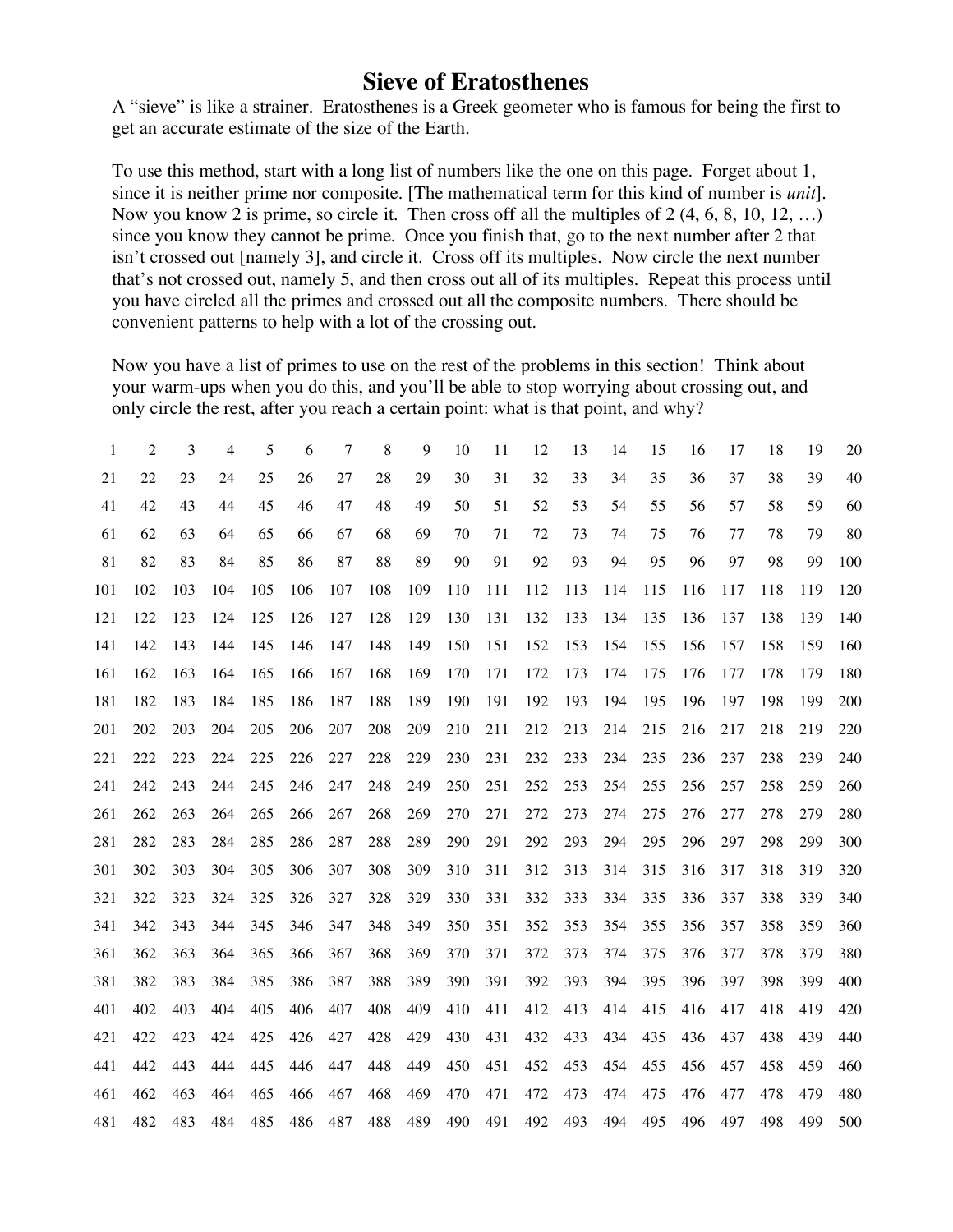# The Teacher's Circle Number Theory, Part 2

Joshua Zucker, August 14, 2006 joshua.zucker@stanfordalumni.org

For further reading, the Art of Problem Solving has a great *Introduction To Number Theory* that expands on a lot of the themes begun here and some other great topics as well.

Looking at how a number is built using multiplication quite naturally leads to ideas of

## **Divisibility**

which of course also

- 1. How can 48 be built from primes? In what sense is there only one way? How can you organize your work in general to find the prime factors of moderately large numbers like 2006?
- 2. What are all the divisors of 48? Of 120? 2006? How many different ways can you find to organize those answers?
- 3. How many divisors does each of those numbers have? We're not talking about primes here, but all the divisors. [Some students are intimidated by notation. Others think it's cool and they feel smart to learn it. So, if you want, you can tell them about the "tau function",  $\tau(n)$ , like a greek letter *t*, which is commonly used to represent the number of divisors of *n*.]
- 4. Make a list of all the numbers from 1 through 30, their divisors, and how many divisors. What do you notice?

Some good things to look at include when the number of divisors is odd, and when it is even (which maybe grownups like us discovered while doing the earlier problems).

This would also be a good time to investigate the sum of the divisors, instead of just counting how many there are.

Also look at whether the number of divisors of *m* times the number of divisors of *n* is equal to the number of divisors of *m* times *n*, which naturally leads to…

## **Greatest Common Divisor**

5. Compute the greatest common divisor of 36 and 84.

Compute GCD(98, 120).

Explain how you found your answer, and explain how you are sure that the number you got is the **greatest** of all the common divisors.

I imagine most of you described a method based on one of the methods for finding all the divisors. The prime factors are a good way of doing it, for small numbers like these. But factoring large numbers is hard! So there's a better way, which we call Euclidean algorithm [a good opportunity to explain to your students who Euclid was and what an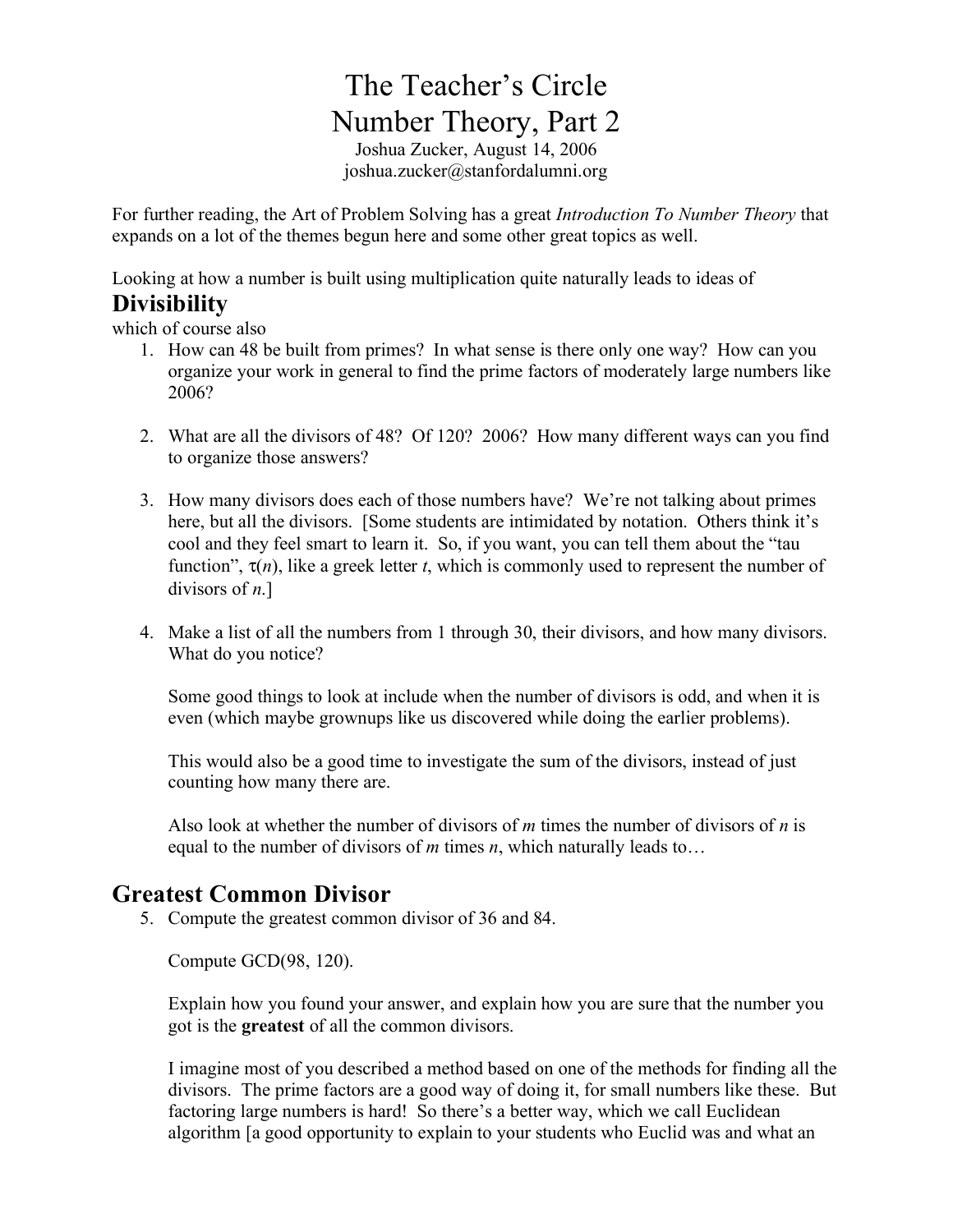algorithm is.] I'd explain it to students something like this.

If you want to find the greatest common divisor of 84 and 66, first you divide 84 by 66 and find the remainder of 18.

Euclid understood that the GCD of the original two numbers is the same as the GCD of one of the original two numbers and the remainder [how can we understand this?]. Since smaller numbers are easier to deal with, then we can say

 $GCD(84,66) = GCD(66,18)$ . And now we can repeat the process! 66 divided by 18 leaves remainder 12.  $GCD(66,18) = GCD(18,12)$ . 18 divided by 12 leaves remainder 6, so  $GCD(18,12) = GCD(12,6)$ . Now 12 divided by 6 leaves no remainder, so 6 is the GCD of the original two numbers (and indeed any pair of numbers from our collection).

Since long division is much easier than finding prime factors of big numbers, this method is really useful when you have big numbers to deal with.

6. a) Is it true that if  $GCD(a,b) = 1$  and  $GCD(a,c) = 1$ , then  $GCD(b,c)$  must equal 1?

b) Is it true that if  $GCD(a,b) = 1$  and  $GCD(a,c) = 1$ , then  $GCD(a,b \times c)$  must equal 1?

c) Is it true that if  $GCD(a,b) = 2$  and  $GCD(a,c) = 2$ , then  $GCD(a,b \times c)$  must equal 2?

d) Now look again at the question of whether the number of divisors of *m* times the number of divisors of *n* is equal to the number of divisors of *m* times *n*.

#### 7. A fun GCD activity:

Imagine a pool table with pockets in the four corners. Represent it as a rectangle drawn on graph paper. Start with a ball at the bottom left corner, moving up at a 45° angle. The ball bounces off each side of the rectangle, until finally it reaches one of the corners and falls in the pocket.

For example, draw a 5 by 10 pool table (width 5, height 10). The ball moves up and to the right, hits the middle of the right side of the table, moves up and to the left, and falls into the top left pocket.

a) How many times does the ball bounce on a 6 by 10 table? Which pocket does it land in?

b) Draw tables of various sizes and make a chart listing the dimensions of the table, how many times the ball bounces in total, how many of those bounces are on the left/right sides, how many are on the top/bottom sides, and which pocket the ball lands in. Make sure to include at least the 1 by 3, 1 by 4, 1 by 6, 3 by 5, 6 by 10, 9 by 15, 1 by 12, 2 by 12, 3 by 12, 4 by 12, 5 by 12, and 6 by 12 in your list, and as many others as you have time for. [This is one of the first activities I use for teaching special cases and organization.]

c) Think about greatest common factor (and about writing and simplifying fractions). Your drawings should help you understand why some of the rows in the table give the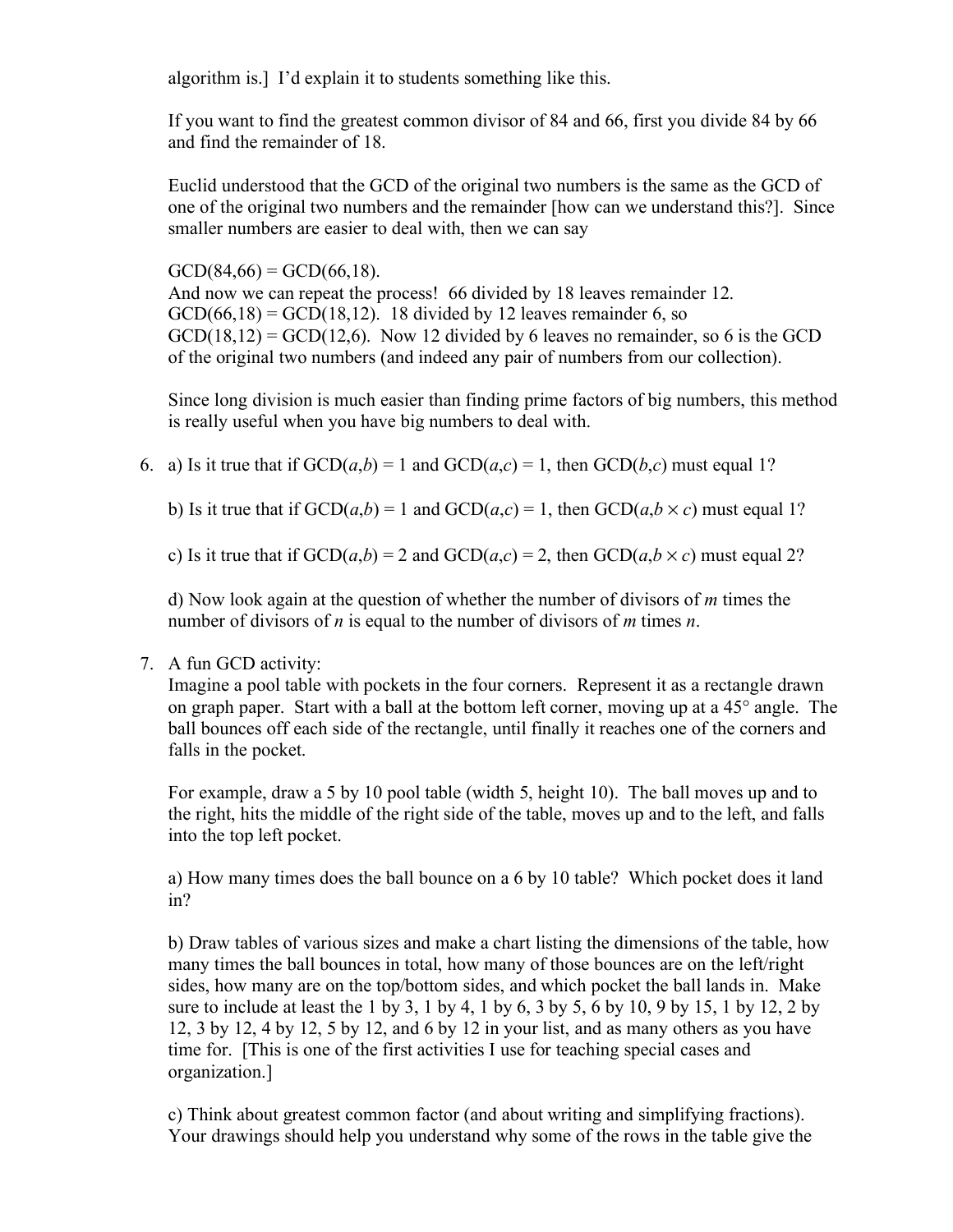same answers.

d) Using the tables you have drawn, can you predict which corner the ball will end in on a 79 by 103 table? 79 by 102? 78 by 102? Explain how you made your prediction. Can you prove your answer?

e) On each of those tables, predict how many top/bottom bounces and how many left/right bounces the ball will have. Again, explain how you made your prediction, then work on proving your answer.

8. The greatest common factor of 12 and 18 is 6. Their least common multiple is 36. Take some other pairs of numbers, maybe from one of the earlier problems here, and find the GCF and LCM.

a) Prime factorize the LCMs. Prime factorize the GCFs. Prime factorize the original numbers. What do you notice? Can you explain why the patterns you observe always work?

b) How much is 12 times 18? How much is the GCF of 12 and 18, times the LCM of 12 and 18? Try it with some other numbers. Can you explain why this always happens? [What if you try it with sets of three numbers instead of two?]

c) If two numbers *x* and *y* have a GCF of *d*, find a formula for the LCM. [You can also ask this question without algebra, asking them for a pattern to compute the LCM instead of an algebraic formula.]

9. You have \$52 to spend, and can buy Frisbees for \$8 each and soccer balls for \$12 each.

a) What choices do you have for the number of Frisbees and soccer balls to buy?

b) What does this have to do with GCF and LCM?

c) Can you explain a general method for solving this sort of problem, with other numbers in place of the \$52, \$8, and \$12? [What if there are three items you can buy?]

- 10. Work out a formula for the number of factors of a number in terms of its prime factorization.
- 11. Work out a formula for the sum of the factors of a number [sometimes denoted with the greek letter *s*, sigma, for sum: for example,  $\sigma(4) = 1 + 2 + 4 = 7$ , for those kids who enjoy learning fancy notation].
- 12. If the sum of all the factors of a number, including 1 but not itself, equals the number itself, we call the number **perfect**. [Abundant numbers have a sum that's bigger, and deficient numbers have a sum that's smaller than the original number.] The smallest three perfect numbers are 6, 28, and 496.
	- a) Write down their prime factorizations.
	- b) Check that the numbers really are perfect.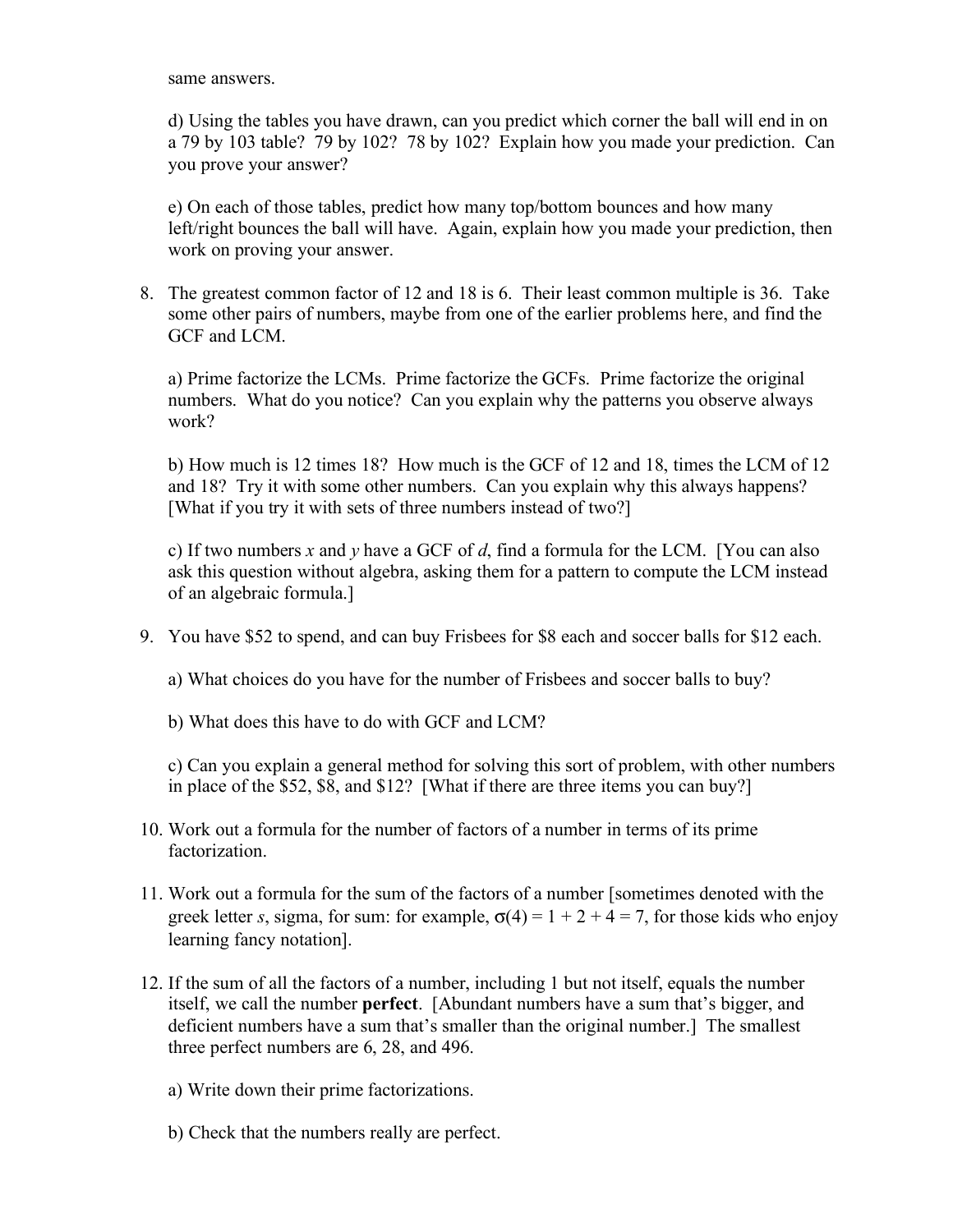c) Find a pattern in their prime factorizations, relate it to things that you found about prime patterns.

d) Using that pattern, see if you can guess the next perfect number, and maybe the one after that.

e) For a much much harder challenge, prove that there are no even perfect numbers except the ones contained in this pattern.

f) For a much harder challenge than that, see if you can find any odd perfect numbers.

Just in case we have more time, review some

## **Divisibility Rules**

at least for 2, 3, 4, 5, 9, and 11. [Here's an example that works up from hard-ish exercises toward problems, once you know the divisibility rules and why they work. And if you don't, you can find it in the Ask Dr Math web site frequently asked questions, in the divisibility rules section: http://www.mathforum.org/dr.math/faq .]

13. a) Is 7391 divisible by 11? If not, can you change one digit to make it divisible by 11? [A good example of multiple possible answers.]

b) Is 349602 divisible by 3? If not, what is the nearest number that is?

c) What choice(s) for the last digit \* will make 37493 divisible by 4?

d) Knowing the divisibility tests you have learned, how would you check if a number is divisible by  $6$ <sup>2</sup>

e) Is 73645362 divisible by 6?

f) Knowing the divisibility tests you have learned, how would you check if a number is divisible by  $8$ ?<sup>3</sup>

g) Prove that your test for divisibility by 8 really works: that is, that numbers divisible by 8 pass the test, and numbers not divisible by 8 do not pass the test.

h) What other numbers have divisibility tests of this type?

i) Can you make a divisibility test for 27 based on the same idea as the tests for 3 and 9? Hint: 999 is divisible by 27.

j) By looking at the factors of 999, what other number will have the same divisibility test

 $2^{\circ}$  Some students may need the hint that 6 is 2 times 3. They might even need to do some special cases: make a list of multiples of 6, and observe what they have in common (they're all even … and maybe they also notice they're all multiples of 3). And if they understand prime factorization, they can see that it works both ways (all even multiples of 3 are multiples of 6).<br><sup>3</sup> Good students will check if it's divisible by 2 and 4. Really good students will realize that it doesn't work. Really really good students will be able explain clearly why it doesn't work (because the divisibility by 4 automatically guarantees divisibility by 2, so checking it provides no new information). Really really really good students will see the pattern in 2 and 4 and realize that since 8 is  $2<sup>3</sup>$  that the pattern continues, so you look at the last 3 digits. Or they'll understand the reason that the divisibility tests work, perhaps because you explained them really successfully, so the hint that 1000 is divisible by 8 will help them (because they'll see it as the same as the facts that 10 is divisible by 2 and 100 is divisible by 4).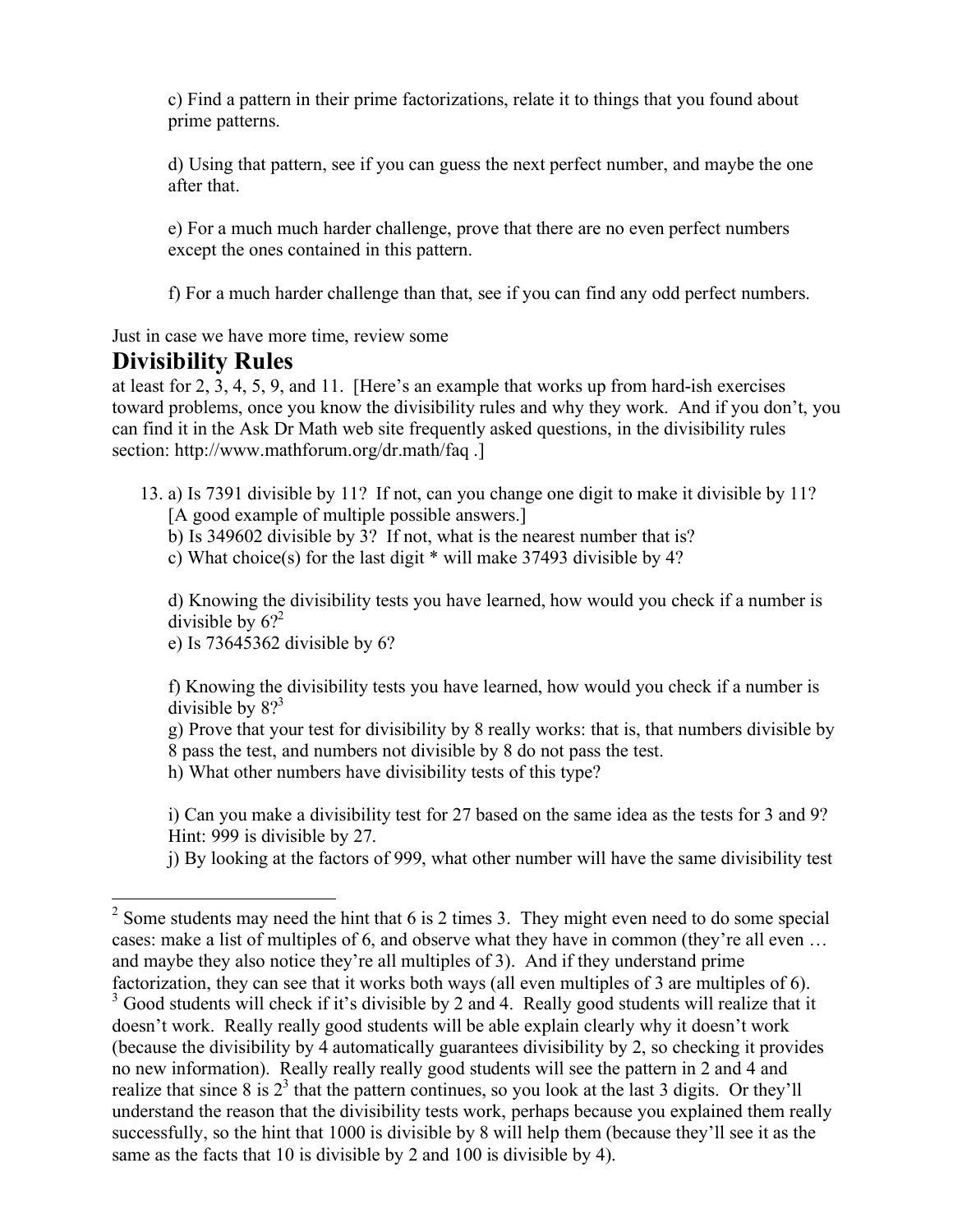as 27?

k) Think about factors of 99, 9999, and 99999. Do they lead to any other useful divisibility tests?

l) Combining the divisibility tests you know so far (for 2, 3, 4, 5, 9, and 11), along with the techniques used to establish divisibility tests for 6 and 8 and 27, what numbers less than 100 can you make divisibility tests for?

m) Using the fact that  $7\times 11 \times 13 = 1001$ , invent divisibility tests for 7 and 13 that have a similar spirit to the divisibility test for 11.

n) Test 1390312 for divisibility by 7 and 13. Is the test you invented worth the trouble?

o) [From George Polya's *How To Solve It*] You find a very old book which records purchases made at a farm. Someone has bought 72 turkeys, for \$\*.\*\* each, and the total cost was \$\*67.9\*, where each \* represents a digit that was too smudged to read. How much did each turkey cost?

p) What is the probability that 5\*383\*8\*2\*936\*5\*8\*203\*9\*3\*76 is divisible by 396? Each \* stands for an unknown digit 0 through 9, and each of the ten digits is used exactly once, placed at random. Hint: 396 is 4 times 9 times 11.

Another fundamental idea in number theory is what happens when things aren't necessarily evenly divisible, and you spend your energy focused on the remainder. The problem about the primes being a sum of two squares is one such example, but in general the study of remainders is called

# **Modular Arithmetic**

Or sometimes "modulo" instead.

The fundamental idea is to classify numbers according to the remainder when you divide by some fixed number called the "modulus". For example, if you are interested in the last digit of a number only, you can look at the number "mod 10". If you want the last two digits, that's "mod 100". If you want to know whether it's even or odd, that's the same as saying it's 0 or 1 "mod 2". If you want to know what time it will be in 83 hours, that's "mod 12" (or maybe 24 if you care about AM/PM).

14. Let's focus on perfect squares first to see if we can understand why at least half of the prime fact must be true.

Look at things mod 2. If you square an even number, the answer is even. If you square an odd number, the square is odd. The amazing thing is that to prove that, you only need to consider  $0^2 = 0$  and  $1^2 = 1$  and you're done, because every even number can be written like  $(2n + 0)$ , and squaring it, all the 2*n* parts are still even, so on dividing by 2 they leave no remainder. Similarly the odd numbers are  $(2n + 1)$ , and squaring it, again all the  $2n$ parts are still even, so only the 1 matters when you divide by 2 and take the remainder. This is because adding multiples of 2, or multiplying multiples of 2, always gives multiples of 2 (and in fact that works if you replace the 2 with 37 or any other number).

a) Now try mod 3: your starting number leaves remainder 0, 1, or 2 [or perhaps it's cleverer to choose 0, 1, and –1 as the remainders instead.] So what must be true when you square a number? What are the possible remainders of  $n^2$  mod 3?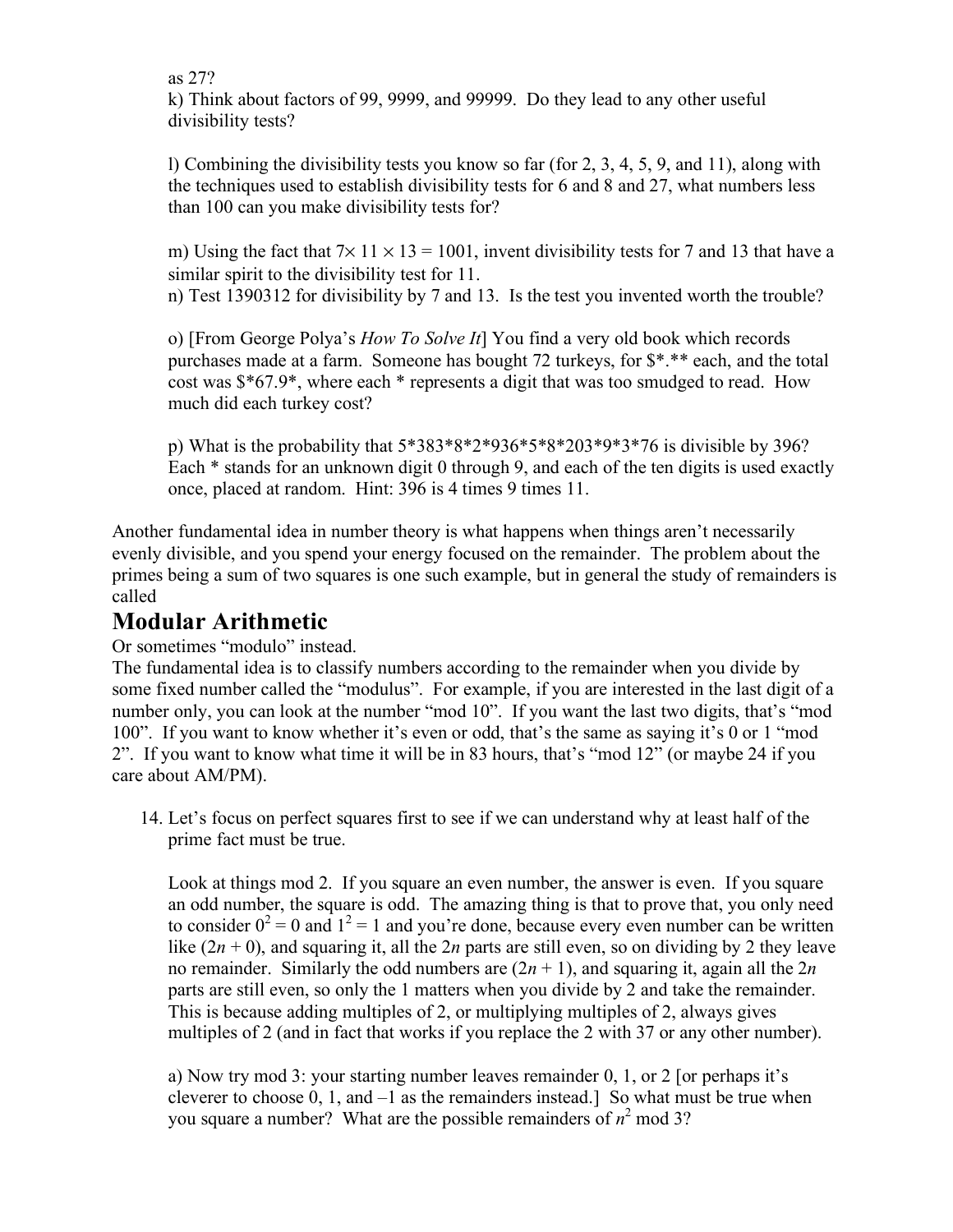b) Repeat with mod 4.

c) Explain why any prime that is equal to 3 mod 4 (that is, leaves remainder 3 when you divide by 4) cannot be made by adding two squares.

d) What about mod 5? 7? 8? 10? [The fact about the last digits of squares is pretty cool, and explaining why only the numbers 0 through 5 need to be checked is a good exercise in symmetry and in multiplication: only the last digits can affect the last digits, which is another way of saying the  $2n$  and  $2n + 1$  comments above.] [There's a beautiful, but somewhat difficult, theory of figuring out which numbers can be perfect squares mod other numbers, and the crowning discovery there is called "quadratic reciprocity". It's a rather similar time-saver to the Euclidean algorithm for greatest common factor, but it's a lot harder to understand why it works.]

15. Now let's try division. But watch out! We're going to stick to integers. So normally, you'd say to divide 6 by 2, that's the same as 6 times 1/2, which is 3. But 1/2 doesn't exist necessarily! To illustrate what this means, let's think about the clock, so instead of saying 5 times 5 is 25, on the clock we'll see it pointing at a time just one hour later, so we'll say 5 times 5 is 1. That is, we'll work mod 12, only looking at the remainder because that's the only thing that affects where the clock hands will be pointing.

a) Normally, in division, because  $2 \times 3 = 6$ , we can also say that  $6 \div 3$  is 2, and  $6 \div 2$  is 3, and there's no trouble. There's only one solution to each division problem. But on the clock, in addition to  $2 \times 3 = 6$ , there's another solution:  $2 \times ? = 6$ . What is the other solution?

b) Because there are two solutions,  $6 \div 2$  doesn't make sense, and  $1/2$  doesn't exist on the clock. To be more specific, there is no solution to the equation  $2 \times ? = 1$ ; that's another clear way to see . But some relationships, like multiplying by 5, do give only one solution, and so  $1/5$  does exist. In fact, because 5 times 5 is 1,  $1/5 = 5!$  To check that this really works, take a number like 10. What is  $10 \times 1/5$ ? It's the same as  $10 \times 5$ . Explain.

c) Make a multiplication table for mod 5, remembering to only write the answer when you divide by 5. Which numbers can be multiplied to make 1?

d) Make a multiplication table for mod 6, and answer the same question.

e) Look for patterns: which numbers can be multiplied to make 1 in which mods? For example, is there an easy way to tell whether 87 will have an inverse mod 99? What about 91, mod  $137?$ <sup>4</sup>

16. Another classic type of mod problem is called the Chinese Remainder Theorem. This is where you know something about the remainder of a number in several different mods, and you have to combine them into one answer. For example:

A miserly old man in the desert is considering giving away all his camels. "I could

 $4$  Try some special cases of other small mods like 5 and 6, and look for patterns. If you're still stuck, think about greatest common factors carefully, and it will lead you not only to the answer but also to a proof of the answer.